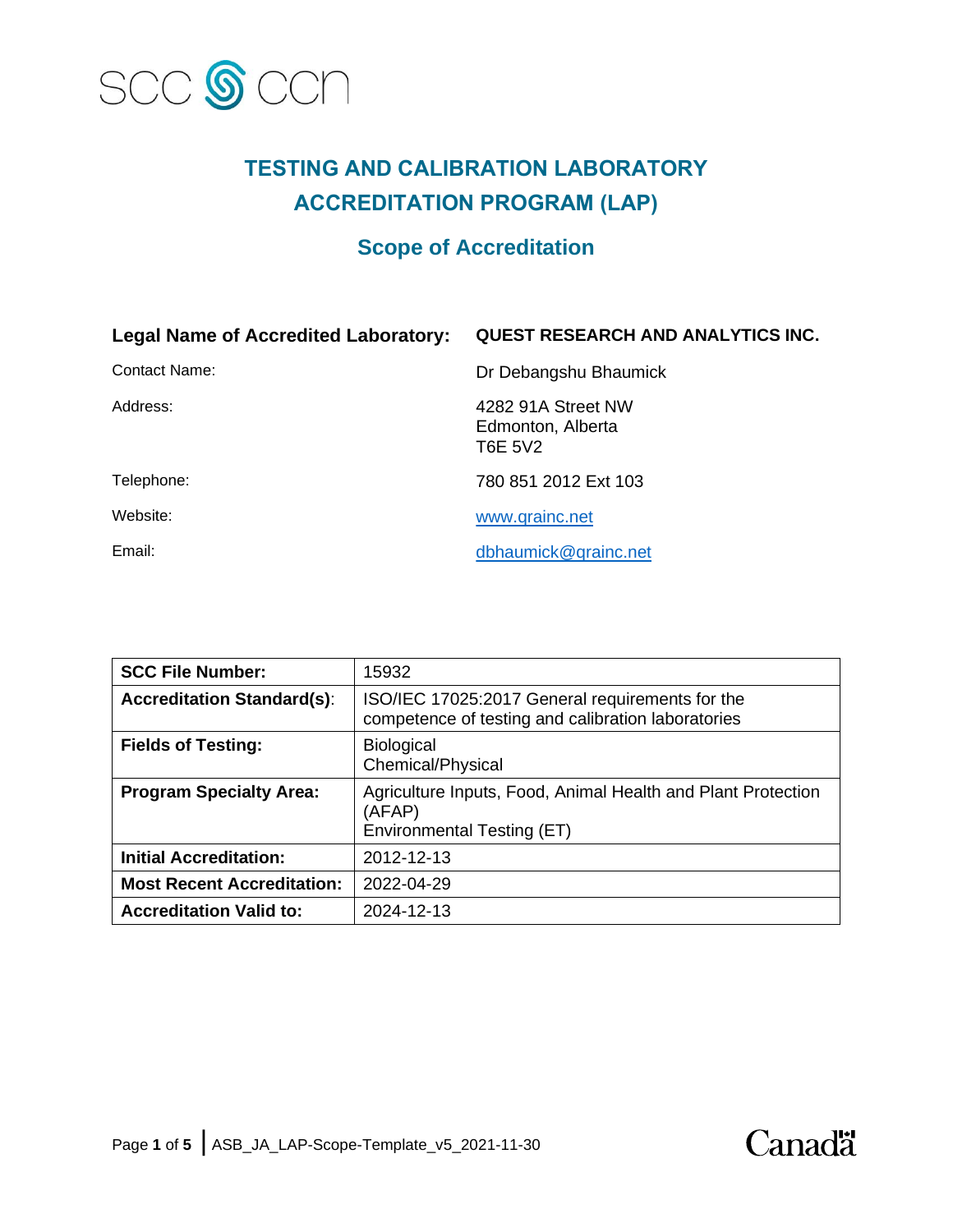

# **ANIMAL AND PLANTS (AGRICULTURE)**

# **Foods and Edible Products (Human and Animal Consumption):**

**Cereals and Products of the Milling Industry**

**Coffee, Tea, Maté, and Spices**

**Eggs and Fish**

**Feeds**

**Meat and Edible Meat Offal**

**Nutrition Labelling**

**Seeds**

**(Natural Health Products)**

**(Honey)**

**(Milk)**

## **(Microbiological Tests)**

| MFHPB-10 | Isolation of Escherichia coli O157:H7/NM from foods and environmental<br>surface samples (SOP LW 028)                                                                       |
|----------|-----------------------------------------------------------------------------------------------------------------------------------------------------------------------------|
| MFHPB-18 | Determination of the Aerobic Colony Count in Foods (SOP LW 007)                                                                                                             |
| MFHPB-19 | Enumeration of Coliforms, Faecal Coliforms and of E. coli in Foods Using the<br>MPN Method (SOP LW 008)                                                                     |
| MFHPB-20 | Isolation and Identification of Salmonella from Food and Environmental<br>Samples (SOP LW 009)                                                                              |
| MFHPB-21 | Enumeration of Staphylococcus aureus in Foods (SOP LW 010)                                                                                                                  |
| MFHPB-22 | Enumeration of Yeasts and Moulds in Foods (SOP LW 011)                                                                                                                      |
| MFHPB-30 | Isolation of Listeria monocytogenes and Other Listeria spp. from foods and<br>environmental samples (SOP LW 013)                                                            |
| MFHPB-34 | Enumeration of E. coli and Coliforms in Food Products and Food Ingredients<br>Using 3M™Petrifilm™ E. coli Count Plates (SOP LW 014)                                         |
| MFLP-07  | The detection of Listeria monocytogenes in foods and environmental surfaces<br>using the Assurance GDSTM Listeria monocytogenes Tq Genetic Detection<br>System (SOP LW 042) |
| MFLP-08  | The detection of Listeria species in foods and environmental surfaces using the<br>Assurance GDS® Listeria spp. Tq Genetic Detection System (SOP LW 043)                    |
| MFLP-09  | Enumeration of Enterobacteriaceae Species in Food and Environmental<br>Samples Using 3M™Petrifilm™ Enterobacteriaceae Count Plates (SOP LW<br>015)                          |

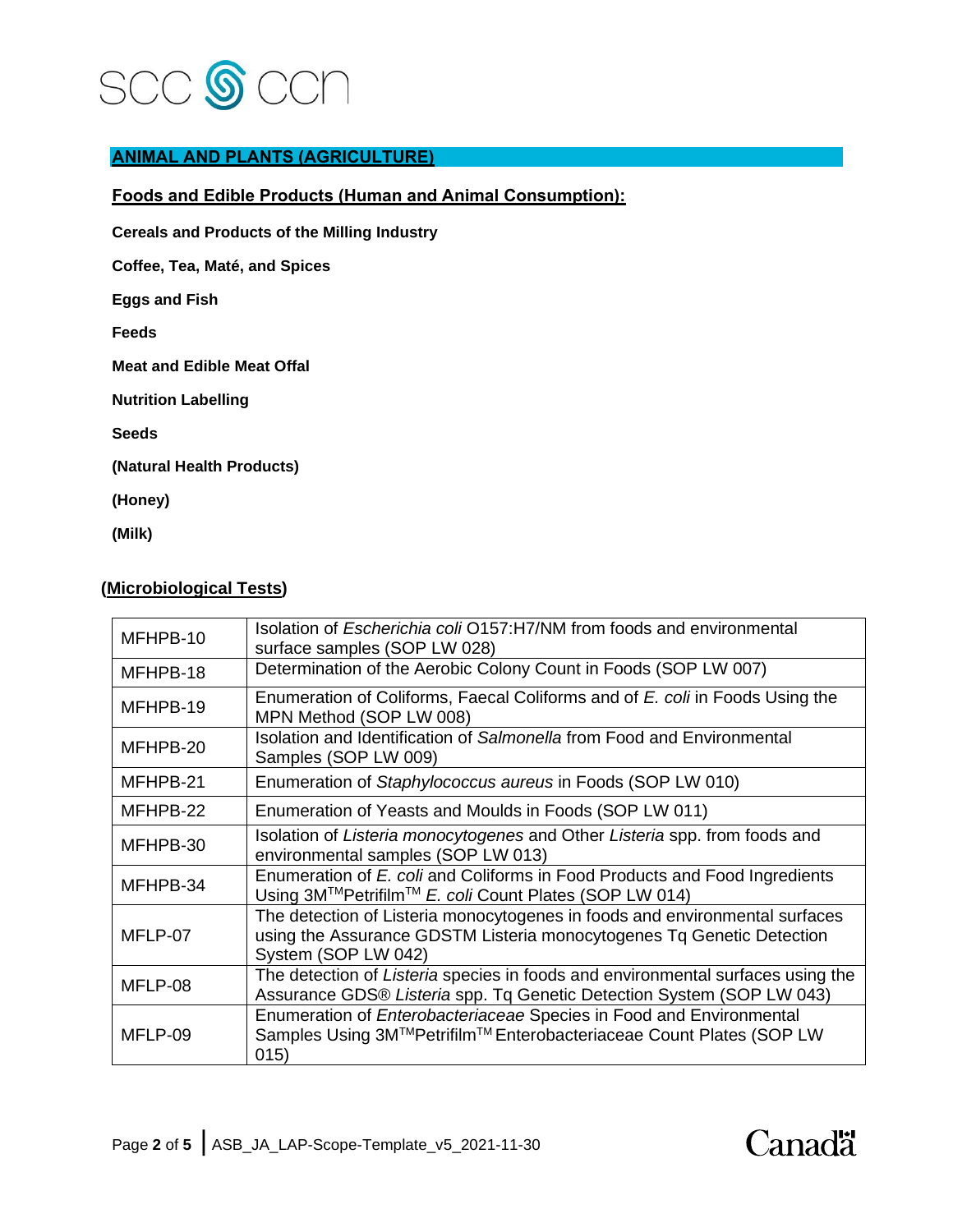

| MFLP-15         | The detection of Listeria Species from environmental surfaces using the       |
|-----------------|-------------------------------------------------------------------------------|
|                 | Dupont Qualicon BAX® System method and direct plating (SOP LW 016)            |
| MFLP-16         | Detection of Escherichia coli O157:H7 in foods - Assurance GDS® for E. coli   |
|                 | O157:H7 Tq Gene Detection System (SOP LW 044)                                 |
| MFLP-28         | The Qualicon Bax® System method for the detection of Listeria                 |
|                 | monocytogenes in a variety of food (SOP LW 018)                               |
| MFLP-29         | The Qualicon Bax® System Method for the detection of Salmonella in a variety  |
|                 | of food and environmental samples (SOP LW 019)                                |
|                 | The Dupont Qualicon Bax® System Method for the Detection of E.coli O157:H7    |
| MFLP-30         | in Raw Beef and Fruit Juice (SOP LW 020)                                      |
| MFLP-36         | Detection of Salmonella in Foods and Environmental Surface Samples -          |
|                 | Assurance GDS® for Salmonella Tq Genetic Detection System (SOP LW 045)        |
| MFLP-38         | Detection of Salmonella spp. from all foods and selected environmental        |
|                 | surfaces using IQ-Check ™ Salmonella Real-Time PCR Test Kit (SOP LW 035)      |
|                 | Detection of Listeria spp. from Environmental Surfaces and Heat Processed     |
| MFLP-39         | Ready to Eat Meat and Poultry IQ-Check™ Listeria spp. Real-Time PCR Test      |
|                 | Kit (SOP LW 036)                                                              |
| MFLP-42         | Isolation and Enumeration of Bacillus cereus group in foods (SOP LW 022)      |
| MFLP-43         | Determination of Enterobacteriaceae (SOP LW 033)                              |
| MFLP-54         | Detection of Listeria monocytogenes from selected foods using iQ-Check        |
|                 | Listeria monocytogenes Real-Time PCR Test Kit (SOP LW 038)                    |
| MFLP-75         | Procedure for the isolation of Salmonella species by the modified Semi-solid  |
|                 | Rappaport Vassiliadis (MSRV) method (SOP LW 026)                              |
| MFLP-76         | The DuPont Qualicon BAX® System real-time method for the detection of E.      |
|                 | coli O157:H7 in raw beef trim and raw ground beef (SOP LW 027)                |
| <b>MFLP-104</b> | RapidChek Listeria Next day system for the detection of Listeria species in a |
|                 | variety of environmental surface samples (SOP LW 041)                         |
| <b>USP 61</b>   | Microbiological Examination of Nonsterile Products: Microbial Enumeration     |
|                 | Tests (SOP LW 046)                                                            |
| <b>USP 62</b>   | Microbiological Examination of Nonsterile Products: Tests for Specified       |
|                 | Microorganisms (SOP LW 047)                                                   |

# **(Chemical and Biochemical Tests)**

| SOP CLW 001 | Determination of Moisture by Oven Drying Method (Modified AOAC 925.10,<br>930.04, 930.15, 931.04, 950.46)  |
|-------------|------------------------------------------------------------------------------------------------------------|
| SOP CLW 002 | Determination of Fat content by Solvent Extraction (Modified AOAC 945.16,<br>954.02, 960.39, USDA CLG-FAT) |
| SOP CLW 003 | Determination of Nitrogen/Protein by Kjeldhal Analyzer (Modified AOAC<br>928.08, ISO 937:1978 R2018)       |
| SOP CLW 004 | Determination of Vitamin C by HPLC (Modified AOAC SMPR 2012)                                               |
| SOP CLW 005 | Determination of Nitrate and Nitrite by HPLC (In-House)                                                    |
| SOP CLW 006 | Determination of Chloramphenicol residue by HPLC (USP 29)                                                  |

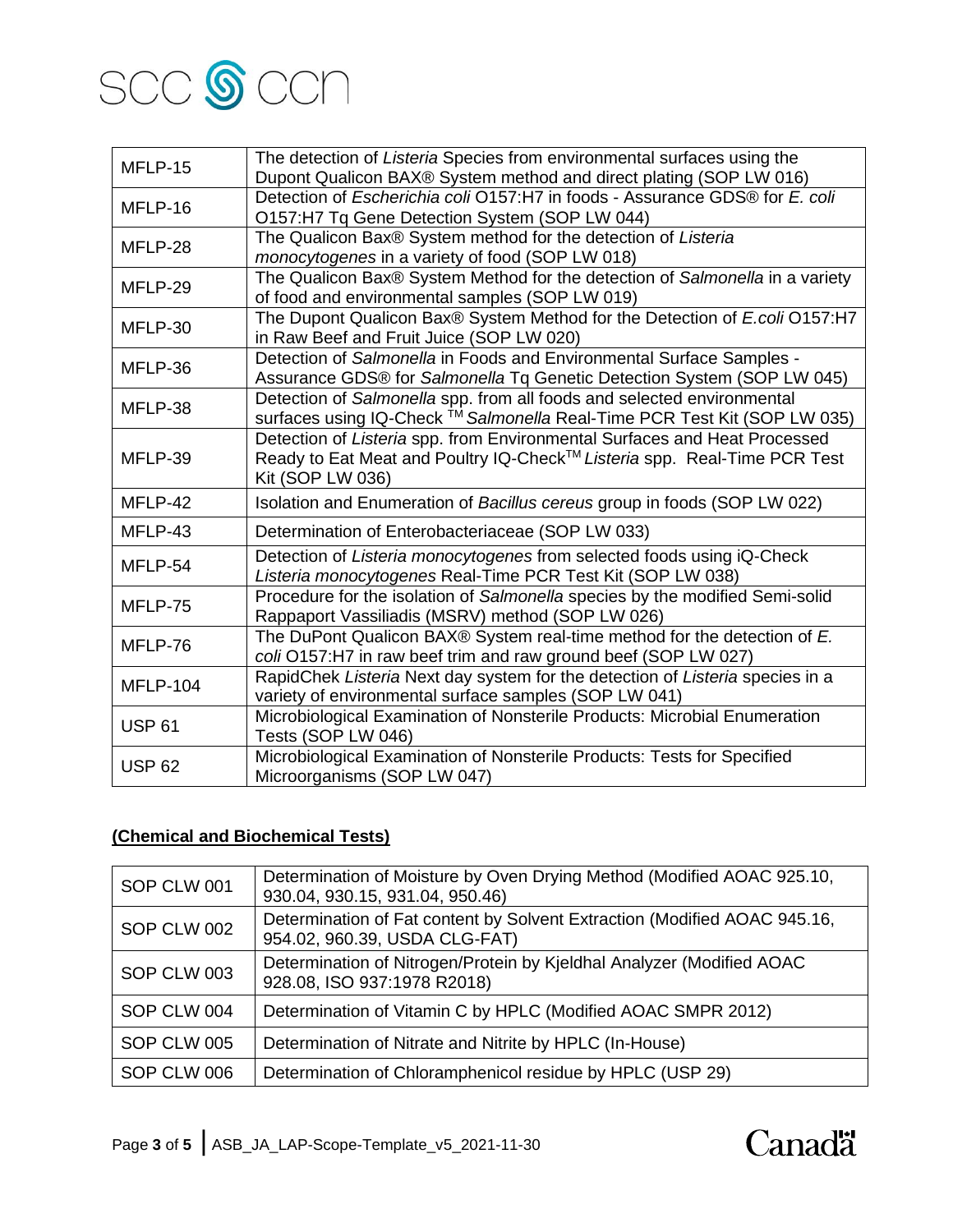

| SOP CLW 007 | Determination of Beta-agonist Residue by HPLC (USDA CLG-RAC 1)               |
|-------------|------------------------------------------------------------------------------|
| SOP LW 034  | Testing of Allergens in Food and Environmental Samples (Kit Method)          |
| SOP LW 040  | Species identification and animal authentication in food products (In-House) |

# **Agricultural Products**

## **(Cannabis)**

## **ENVIRONMENTAL AND OCCUPATIONAL HEALTH AND SAFETY**

#### **Environmental:**

#### **Water (Microbiology)**

| APHA 9221 B, E &   | Enumeration of Total Coliforms, Fecal Coliforms and E. coli in Water by<br><b>MPN</b> |
|--------------------|---------------------------------------------------------------------------------------|
|                    | (LW 050)                                                                              |
| I APHA 9222 B, D & | Enumeration of Total Coliforms, Fecal Coliforms and E. coli in Water by               |
|                    | MF (LW 051)                                                                           |

Number of Scope Listings: 39

## **Notes:**

**ISO/IEC 17025:2017:** General Requirements for the Competence of Testing and Calibration Laboratories

**AOAC:** Association of Official Agricultural Chemists

**APHA:** American Public Health association

**MFHPB:** Analytical Methods, Health Products and Food Branch, Health Canada. Analytical methods for the microbiological safety of foods.

**MFLP:** Compendium of Analytical Methods, Health Products and Food Branch, Health Canada. Analytical methods for the microbiological safety of foods.

**USDA:** *United States Department of Agriculture*

**USP:** United Sates Pharmacopeia